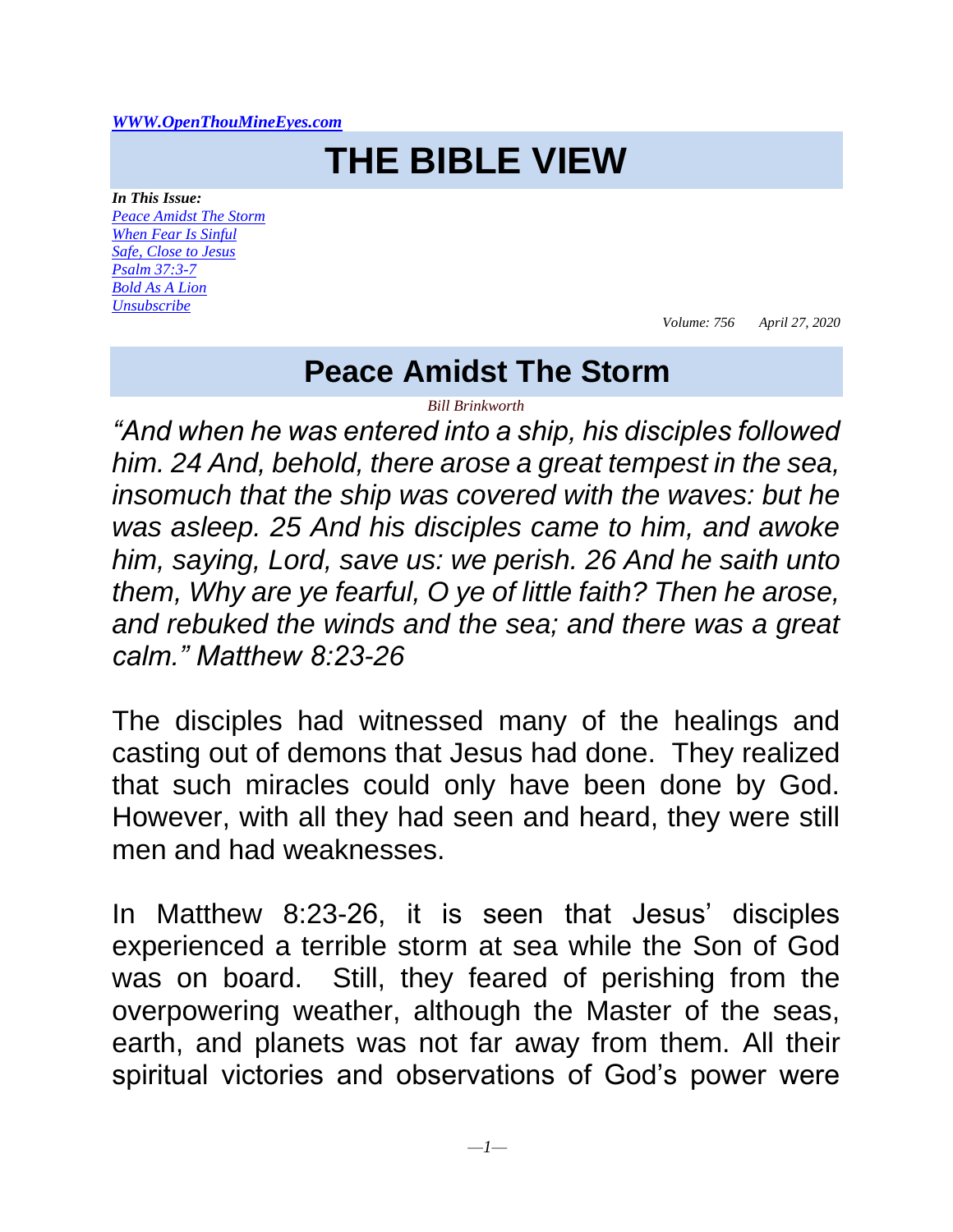washed overboard along with the storm's waters because of their lapse in faith.

They should not be blamed for their weakness, as we are most likely as guilty as they were. We may have experienced great spiritual victories, or seen mighty things in our lives that can only be explained by God's intervention. Our eyes may have seen unexplainable occurrences impossible by natural explanations. We also may have seen and experienced answered prayer. The times we saw God's hand change a hopeless situation into one with a perfect, peaceful ending were not forgotten. Like the disciples, amidst all we have seen and been convinced of, we too can be shaken and fearful. Something unexpected and surprising can make us afraid also.

Jesus was asleep. Nothing was disturbing Him. He was not pacing the deck and wringing His hands. God's son was not fretting because He was the answer to their misery. He was having a peaceful slumber, because He knew what was happening in the future and there was nothing in that future that He could not handle.

When we are frightened for our safety, health, or well-being, remember what the Saviour did for His fellow ship passengers in this Matthew 8 account. Jesus instantly got involved when the disciples came to Him and changed the circumstances. He can also help us when He is allowed in our "boat," our lives.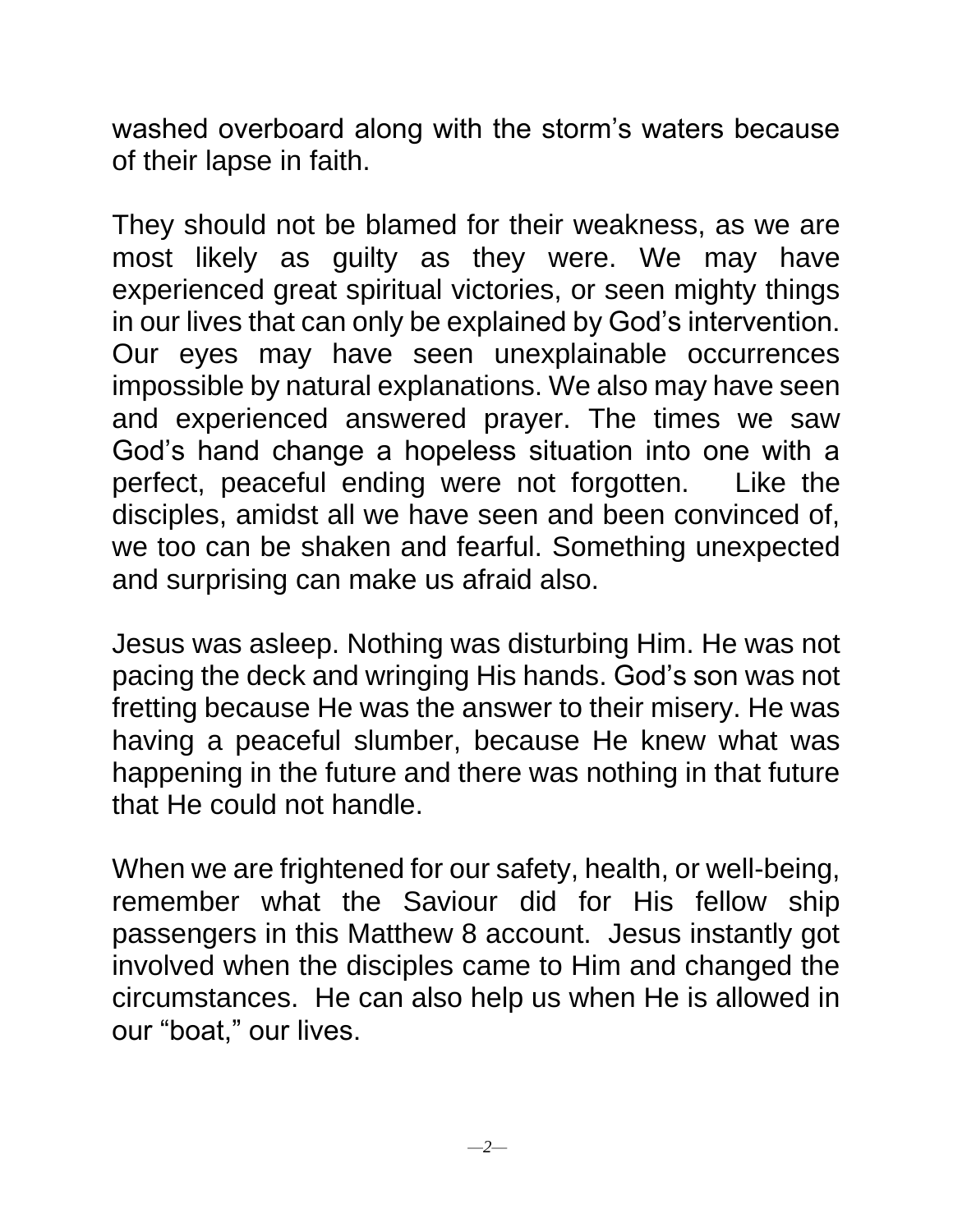Jesus was there at the creation of all that is in this world (Genesis 1:26). He created the waters that were threatening the tiny vessel. The Son of God had total control of the threatening winds that He had also allowed to howl. Nothing took Him by surprise. Nothing was a surprise to Him then, and nothing is unknown to Him when it happens in our lives today.

God's Son knows all about the doctor's verdict of an "incurable" disease. He knows that we lost our job, and the possibility of our losing the house we live in is not a surprise to Him, nor is the whereabouts and spiritual condition of a wayward child a surprise to Him.

He is calm. Jesus is in control. Everything will be all right. The Master is on deck. It will just take a few words from His mighty tongue to dispel all that we fear. As long as He is nearby, why should we worry?

#### **"Courage is fear that has said its prayers!"** *— Author Unknown*

### **When Fear Is Sinful**

*C. Buck*

<span id="page-2-0"></span>Being afraid is sinful when:

- It proceeds from unbelief or distrust of God.
- When it ascribes more to a frightening situation than is due.
- When we fear a situation without considering that God is in control.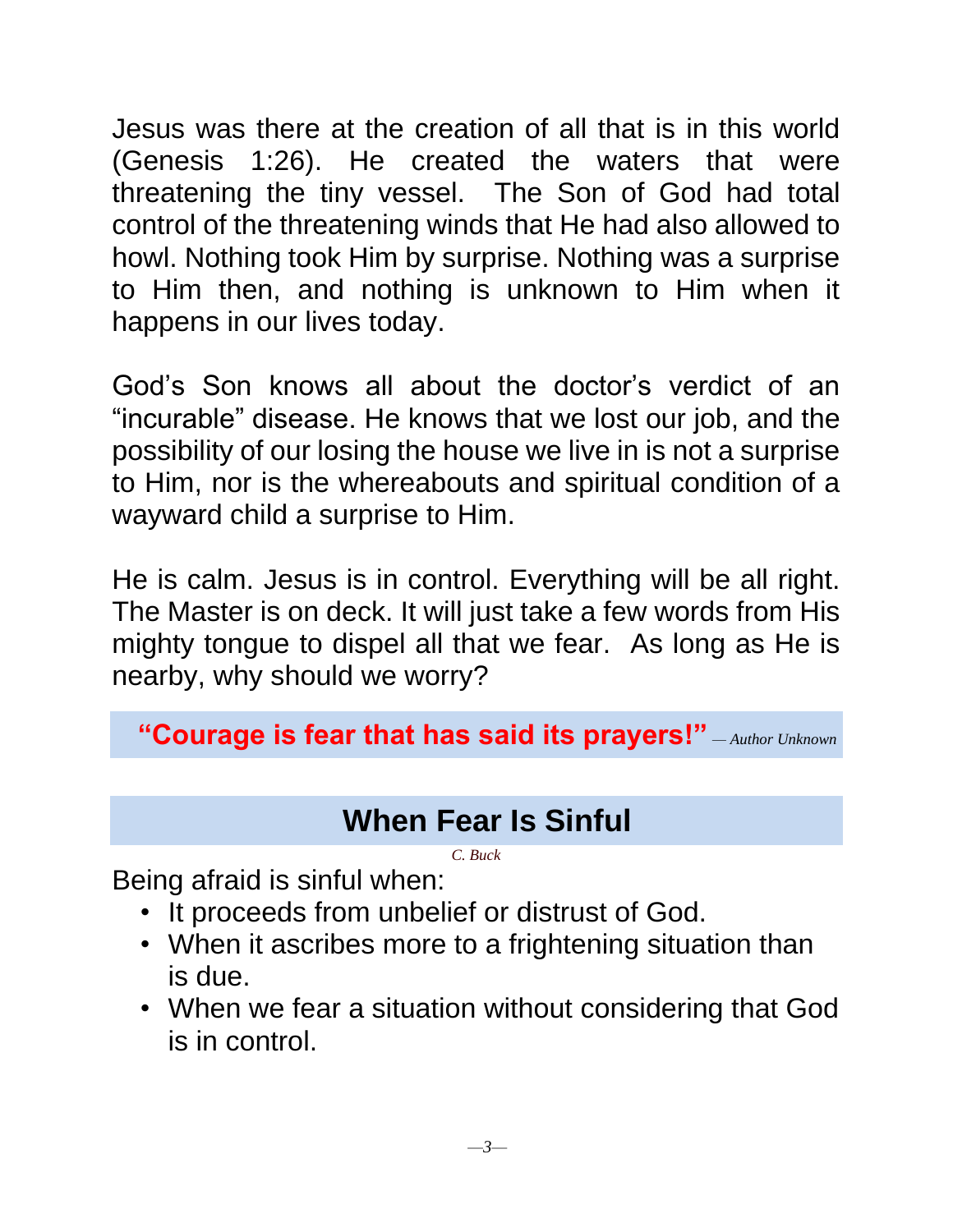- When we fear that God cannot be trusted, or He will break His promises.
- When our fear is extreme, and that fear distracts us from living a normal life.

## **Safe, Close to Jesus**

*Author Unknown*

<span id="page-3-0"></span>A frightened lark was once pursued by a hawk. Round and round, in narrowing circles, the scared bird flew until it seemed as if its foe would soon plant its beak into its breast.

A friend of mine, standing under the birds, felt a sympathetic interest in the chase. He opened his coat, and with a soothing tone and gesture, wooed the weaker, frightened lark, into his jacket for safety. There the panting lark sat sheltered from its ravenous foe. Its natural timidity was overcome by a greater fear, and thus its peril and its powerlessness led it to come to a sure refuge.

A frightened believer can also seek refuge in the sheltering everlasting arms of his Saviour. He, too, can rest in safety close to Jesus.

**"Never be afraid to trust an unknown future to a known God."** *— Corie Ten Boom*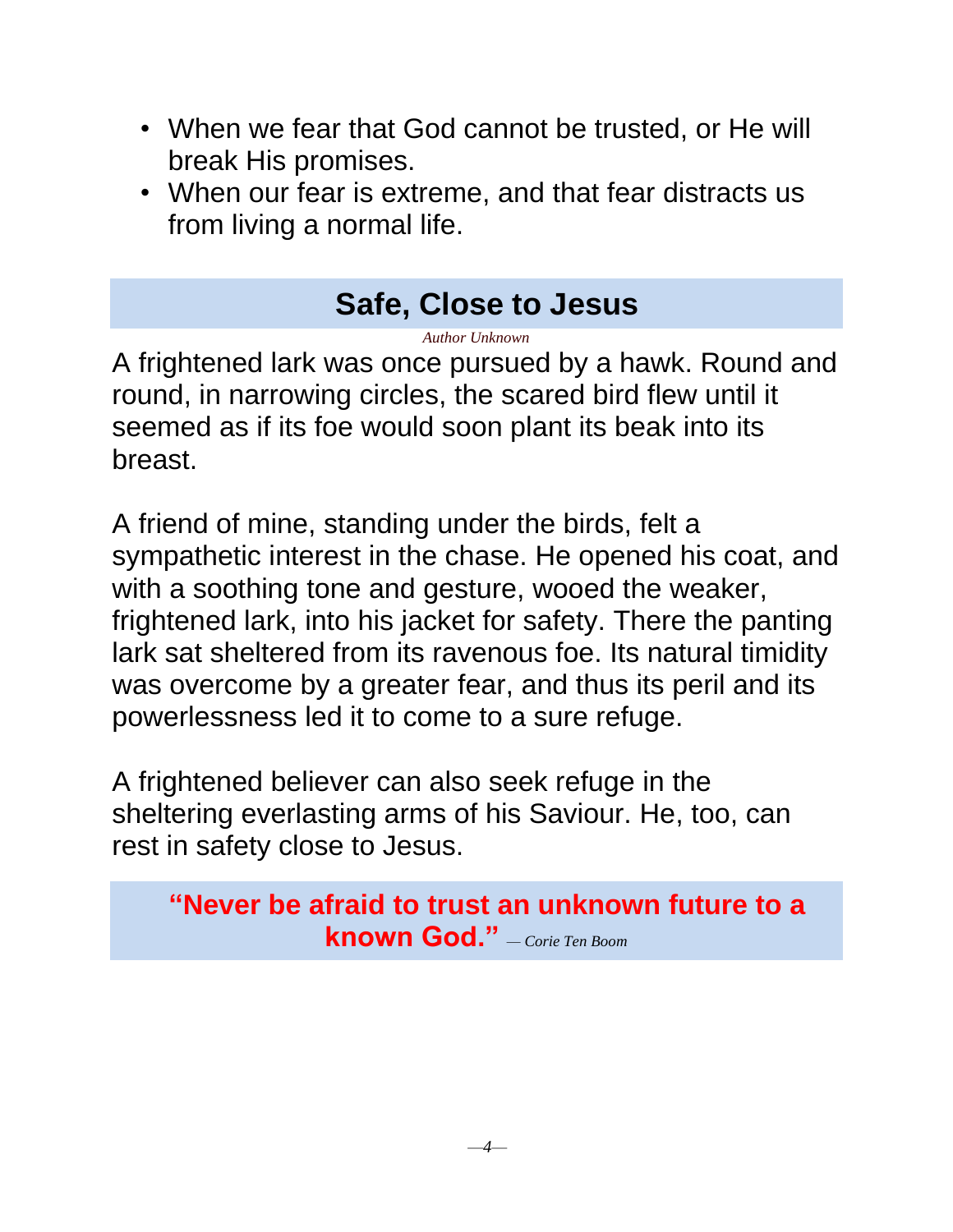#### **Psalm 37:3-7**

<span id="page-4-0"></span>*Harry Todd Trusting in the Lord Is the only thing to do, To enjoy your salvation And bring peace to you.*

*Delight thyself in the Lord, Read His Word and pray, Claim His precious promises And rejoice in Him each day.*

*Commit thy way unto the Lord. Let Him live His life through you, Do all for the glory of God In everything you do.*

*Trusting and delighting gives joy As you walk this pilgrim way And committing to the Lord Gives rest in the Lord each day.*

**"Doubts and fears crumble under the weight of God's promises."** *— Author Unknown*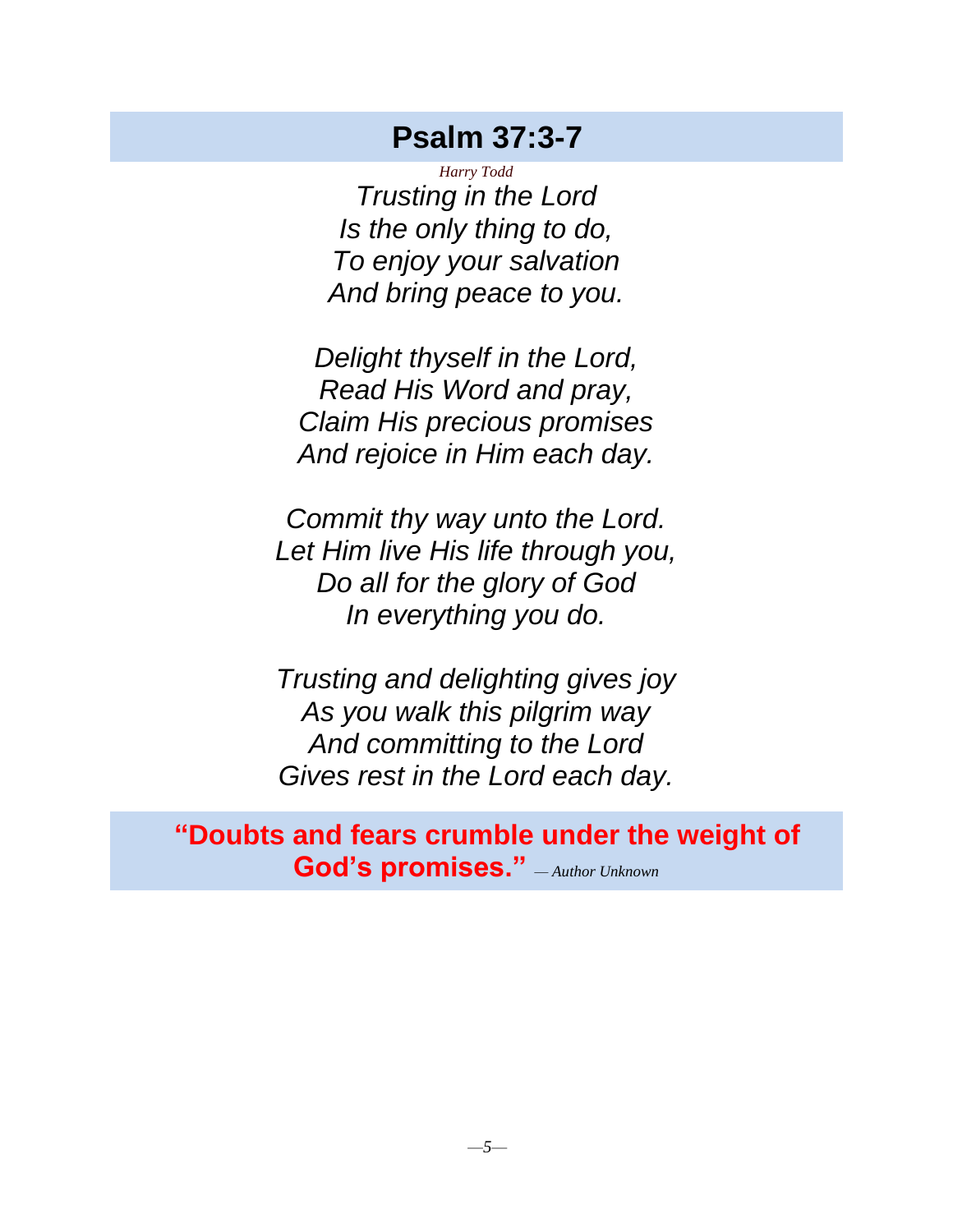## **Bold As A Lion**

*Bill Brinkworth*

<span id="page-5-0"></span>*"The wicked flee when no man pursueth: but the righteous are bold as a lion." Proverbs 28:1* Also: Psalm 53:5.

The ungodly may be content committing sin they are involved in, but they have been robbed of confidence. They are not even aware they are missing it. Because they have rejected God's way, they are also deprived of the promises, protection, and peace the child of God can have.

Too often, the "wicked" fear what could happen and bite their nails over a lot of never occurring "what if's. They constantly look over their shoulders for dangers that are not there.

There needs to be a balance of what could happen and that God will only allow what He wants to happen in our life. The unbeliever does not have that comfort. However, with the assurance that God is in control, the believer can have less fear and concern.

Those in sin also have another whispering voice that often nags and frightens them. It is the voice of guilt that also steals the peace they could be having. Although many reject God, His commandments, and have forgotten their past wicked sins, responsibility for evilness still haunts consciences. Guilt can be hidden and ignored, but it is rarely eliminated without God's help.